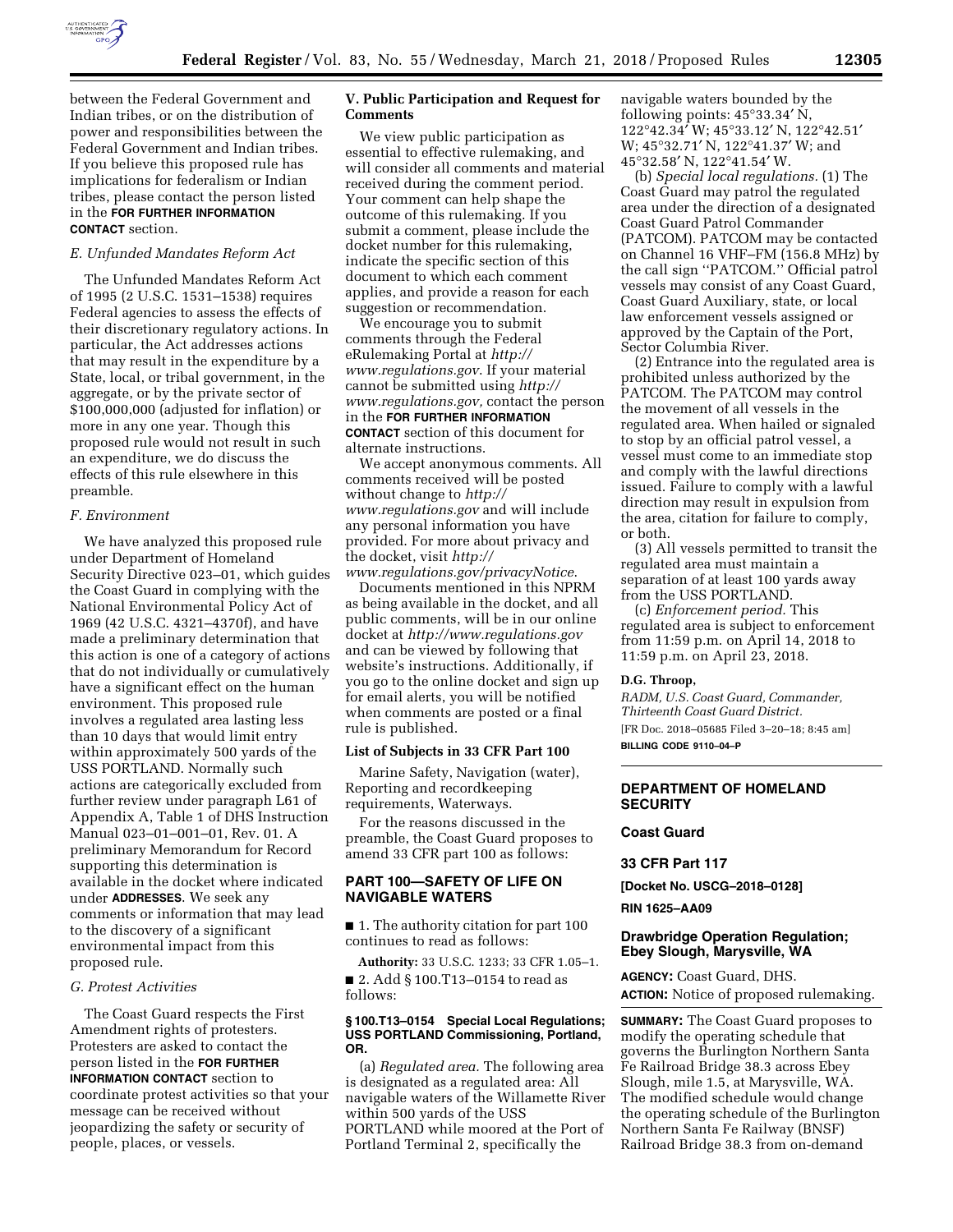opening to a four hours advance notice for an opening.

**DATES:** Comments and related material must reach the Coast Guard on or before May 7, 2018.

**ADDRESSES:** You may submit comments identified by docket number USCG– 2018–0128 using Federal eRulemaking Portal at *<http://www.regulations.gov>*.

See the ''Public Participation and Request for Comments'' portion of the **SUPPLEMENTARY INFORMATION** section below for instructions on submitting comments.

See the ''Public Participation and Request for Comments'' portion of the **SUPPLEMENTARY INFORMATION** section below for instructions on submitting comments.

**FOR FURTHER INFORMATION CONTACT:** If

you have questions on this proposed rule, call or email Steven M. Fischer, Bridge Administrator, Thirteenth Coast Guard District Bridge Program Office, telephone 206–220–7282; email *[d13-pf](mailto:d13-pf-d13bridges@uscg.mil)[d13bridges@uscg.mil](mailto:d13-pf-d13bridges@uscg.mil)*.

### **SUPPLEMENTARY INFORMATION:**

### **I. Table of Abbreviations**

CFR Code of Federal Regulations DHS Department of Homeland Security FR Federal Register NPRM Notice of Proposed Rulemaking § Section U.S.C. United States Code BNSF Burlington Northern Santa Fe Railway

# **II. Background, Purpose and Legal Basis**

The Coast Guard is issuing this rule under authority in 33 U.S.C. 499. BNSF has requested a change to the operating schedule of the BNSF Railroad Bridge 38.3 across Ebey Slough, mile 1.5, in order to save on operating costs for the bridge. The proposed regulation will allow BNSF to not have a bridge operator attending the bridge until an opening request has been received. BNSF's proposal would allow a bridge operator to be able to open the swing span within four hours after receiving a request for an opening. Marine traffic on Ebey Slough consists of vessels ranging from small pleasure craft, small tribal fishing boats and occasionally medium size pleasure motor vessels. There has been a reduction in waterway usage following the City of Maryville's closure of the only upriver marina on Ebey Slough with very few bridge opening requests within the past three years. Only two marine vessel opening requests were received in 2017 and both were received longer than four hours prior to needing an opening.

The subject bridge currently operates in accordance in 33 CFR 117.5. This

bridge provides a vertical clearance approximately 5 feet above mean high water and approximately 16 feet above mean low water when in the closed-tonavigation position.

## **III. Discussion of Proposed Rule**

This proposed rule would amend 33 CFR 117.1059 to provide specific requirements for the operation of BNSF Railroad Bridge 38.3. These specific requirements are in addition to or vary from the general requirements that apply to all drawbridges across the navigable waters of the United States. This proposed rule reasonably accommodates waterway users while reducing BNSF's burden in operating the bridge. We have not identified any impacts on marine navigation with this proposed rule. An alternate route is available into Steamboat Slough via Union Slough at high tide.

#### **IV. Regulatory Analyses**

We developed this proposed rule considering numerous statutes and Executive order (s) related to rulemaking. Below we summarize our analyses based on these statutes and Executive order (s), and we discuss First Amendment rights of protestors.

## *A. Regulatory Planning and Review*

E.O. 12866 and E.O. 13563 direct agencies to assess the costs and benefits of available regulatory alternatives and, if regulation is necessary, to select regulatory approaches that maximize net benefits. E.O. 13563 emphasizes the importance of quantifying both costs and benefits, of reducing costs, of harmonizing rules, and of promoting flexibility. This NPRM has not been designated a ''significant regulatory action,'' under Executive order 12866. Accordingly, the NPRM has not been reviewed by the Office of Management and Budget. This regulatory action determination is based on the ability for the bridge to open on signal after receiving at least four hours advanced notice and not delay passage of any mariner. Vessels not requiring an opening may pass under the bridge at any time. An alternate route is available into Steamboat Slough via Union Slough at high tide.

### *B. Impact on Small Entities*

The Regulatory Flexibility Act of 1980 (RFA), 5 U.S.C. 601–612, as amended, requires federal agencies to consider the potential impact of regulations on small entities during rulemaking. The term ''small entities'' comprises small businesses, not-for-profit organizations that are independently owned and operated and are not dominant in their

fields, and governmental jurisdictions with populations of less than 50,000. The Coast Guard certifies under 5 U.S.C. 605(b) that this proposed rule would not have a significant economic impact on a substantial number of small entities. While some owners or operators of vessels intending to transit the bridge may be small entities, for the reasons stated in section IV.A above, this proposed rule would not have a significant economic impact on any vessel owner or operator.

If you think that your business, organization, or governmental jurisdiction qualifies as a small entity and that this rule would have a significant economic impact on it, please submit a comment (see **ADDRESSES**) explaining why you think it qualifies and how and to what degree this rule would economically affect it.

Under section 213(a) of the Small Business Regulatory Enforcement Fairness Act of 1996 (Pub. L. 104–121), we want to assist small entities in understanding this proposed rule. If the rule would affect your small business, organization, or governmental jurisdiction and you have questions concerning its provisions or options for compliance, please contact the person listed in the **FOR FURTHER INFORMATION CONTACT**, above. The Coast Guard will not retaliate against small entities that question or complain about this proposed rule or any policy or action of the Coast Guard.

### *C. Collection of Information*

This proposed rule would call for no new collection of information under the Paperwork Reduction Act of 1995 (44 U.S.C. 3501–3520.).

# *D. Federalism and Indian Tribal Government*

A rule has implications for federalism under E.O. 13132, Federalism, if it has a substantial direct effect on the States, on the relationship between the national government and the States, or on the distribution of power and responsibilities among the various levels of government. We have analyzed this proposed rule under that Order and have determined that it is consistent with the fundamental federalism principles and preemption requirements described in Executive order 13132.

Also, this proposed rule does not have tribal implications under Executive order 13175, Consultation and Coordination with Indian Tribal Governments, because it would not have a substantial direct effect on one or more Indian tribes, on the relationship between the Federal Government and Indian tribes, or on the distribution of